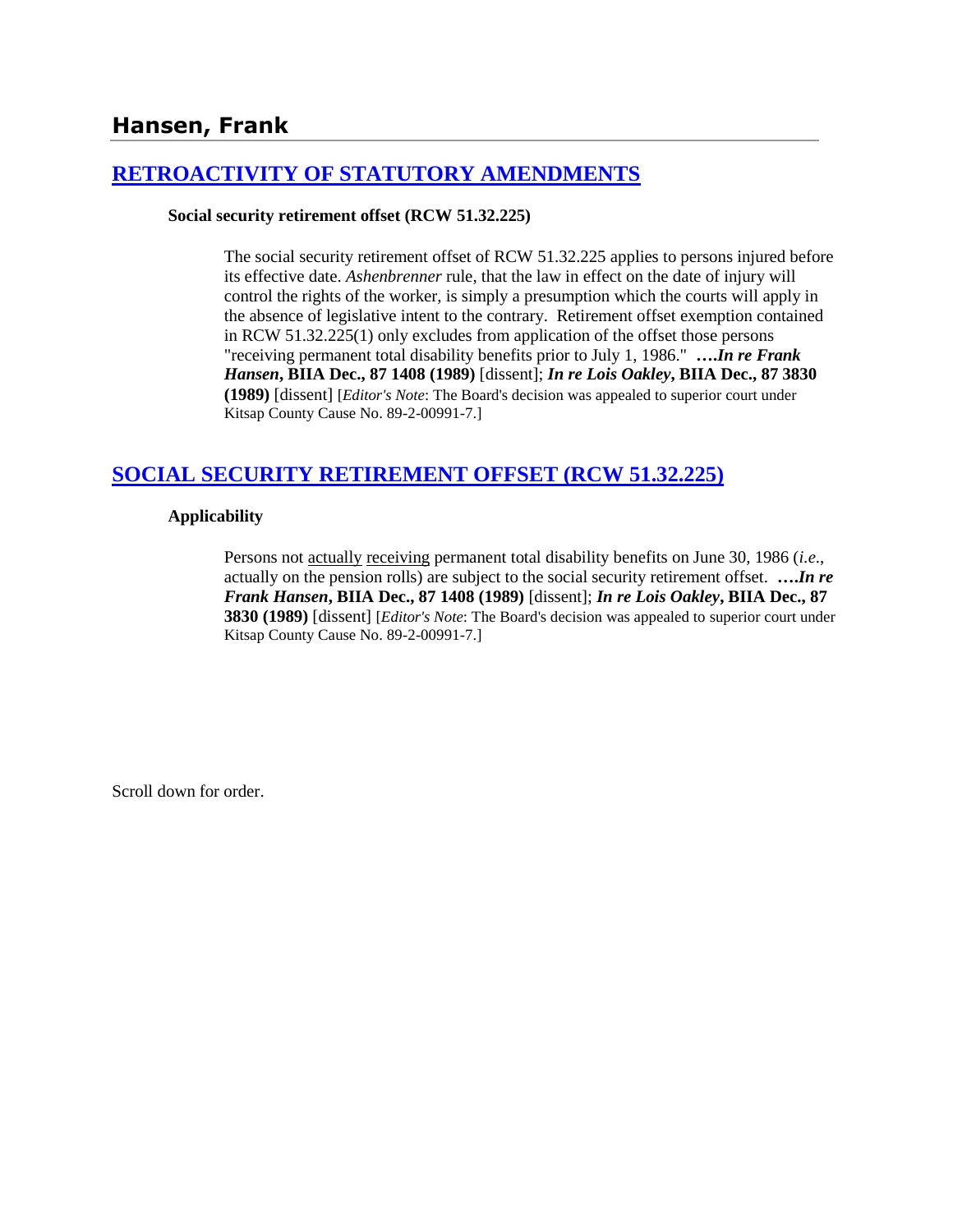### **BEFORE THE BOARD OF INDUSTRIAL INSURANCE APPEALS STATE OF WASHINGTON**

**IN RE: FRANK A. HANSEN ) DOCKET NO. 87 1408**

**) CLAIM NO. S-257154 ) DECISION AND ORDER** APPEARANCES: Claimant, Frank A. Hansen, by Curran, Thompson & Pontarolo, P.S., per Robert H. Thompson, Jr. Self-Insured Employer, URM Stores Incorporated, by Underwood, Campbell, Brock and Ceruti P.S., per Stephen R. Matthews Department of Labor and Industries, by The Attorney General, per Donald R. Verfurth, Assistant This is an appeal filed by the self-insured employer on May 1, 1987 from an order of the Department of Labor and Industries dated March 27, 1987 which adhered to the provisions of an order dated January 14, 1987. The order dated January 14, 1987 corrected and superseded an order dated September 30, 1986, and stated: WHEREAS, the above claimant sustained an injury while in the employ of URM Stores Inc., a self- insurer, and WHEREAS, it has been determined that the claimant's condition resulting from this injury has reached a fixed state and that the injury has resulted in total and permanent disability, which condition existed on or prior to June 30, 1986, and THEREFORE IT IS ORDERED that the claimant be so classified and placed on the pension rolls effective October 23, 1986; In accordance with RCW 51.36.010, no coverage of treatment may extend beyond the date an injured worker is placed on the permanent pension rolls. By orders dated September 30, 1986 the Department had placed the claimant on the pension rolls effective October 23, 1986 with a reduced pension payment by an offset for social security benefits. The Department order is **REVERSED AND REMANDED**.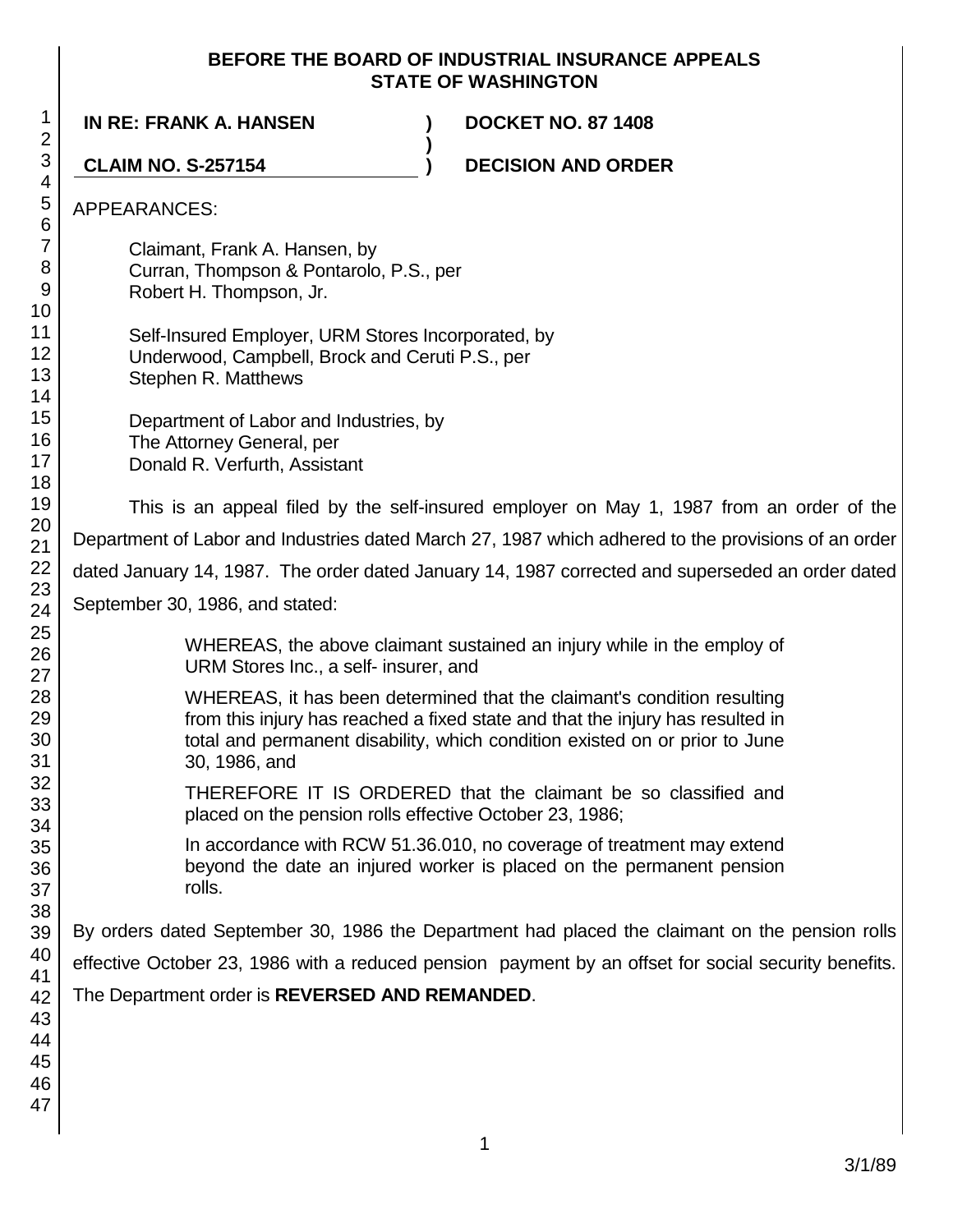#### **DECISION**

Pursuant to RCW 51.52.104 and RCW 51.52.106, this matter is before the Board for review and decision on timely Petitions for Review filed by the claimant and the Department of Labor and Industries to a Proposed Decision and Order issued on September 16, 1988 in which the order of the Department dated March 27, 1987 was reversed and this claim remanded to the Department with instructions to issue an order placing the claimant, Frank A. Hansen, on the pension rolls effective October 23, 1986, and offsetting his worker's compensation total permanent disability benefits against any social security retirement benefits received or payable.

This appeal, along with over 100 companion cases, concerns section 5 of Substitute House Bill 1875 (Laws of 1986, ch. 59, ] 5, p. 204), codified as RCW 51.32.225, and the effect it may or may not have on a worker's right to receive temporary or permanent total disability benefits without offset for social security retirement benefits. The relevant portion of RCW 51.32.225 states:

#### REDUCTION OF COMPENSATION FOR TEMPORARY OR PERMANENT TOTAL DISABILITY--OFFSET FOR SOCIAL SECURITY RETIREMENT BENEFITS

(1) For persons receiving compensation for temporary or permanent total disability under this title, the compensation shall be reduced by the Department to allow an offset for social security retirement benefits payable under the federal social security, old age survivors, and disability insurance act, 42 U.S.C. This reduction shall not apply to any worker who is receiving permanent total disability benefits prior to July 1, 1986.

### (Emphasis added)

In this appeal the parties have stipulated to admission of an exhibit containing the historical and jurisdictional facts of the claim. These establish that Mr. Hansen sustained an industrial injury prior to July 1, 1986, the effective date of the statute. Mr. Hansen was determined to be permanently totally disabled prior to July 1, 1986 by an order issued after July 1, 1986. The order placed him on the pension rolls effective October 23, 1986 but did not take the social security retirement offset. The parties have stipulated that Mr. Hansen was permanently totally disabled prior to July 1, 1986. However, the employer contends that since Mr. Hansen was not receiving permanent total disability benefits prior to July 1, 1986, his benefits should be subject to the social security retirement offset of RCW 51.32.225.

Mr. Hansen argues that it is a longstanding principle in this state that the benefits to which an injured worker is entitled are established by the law in effect on the date of the industrial injury.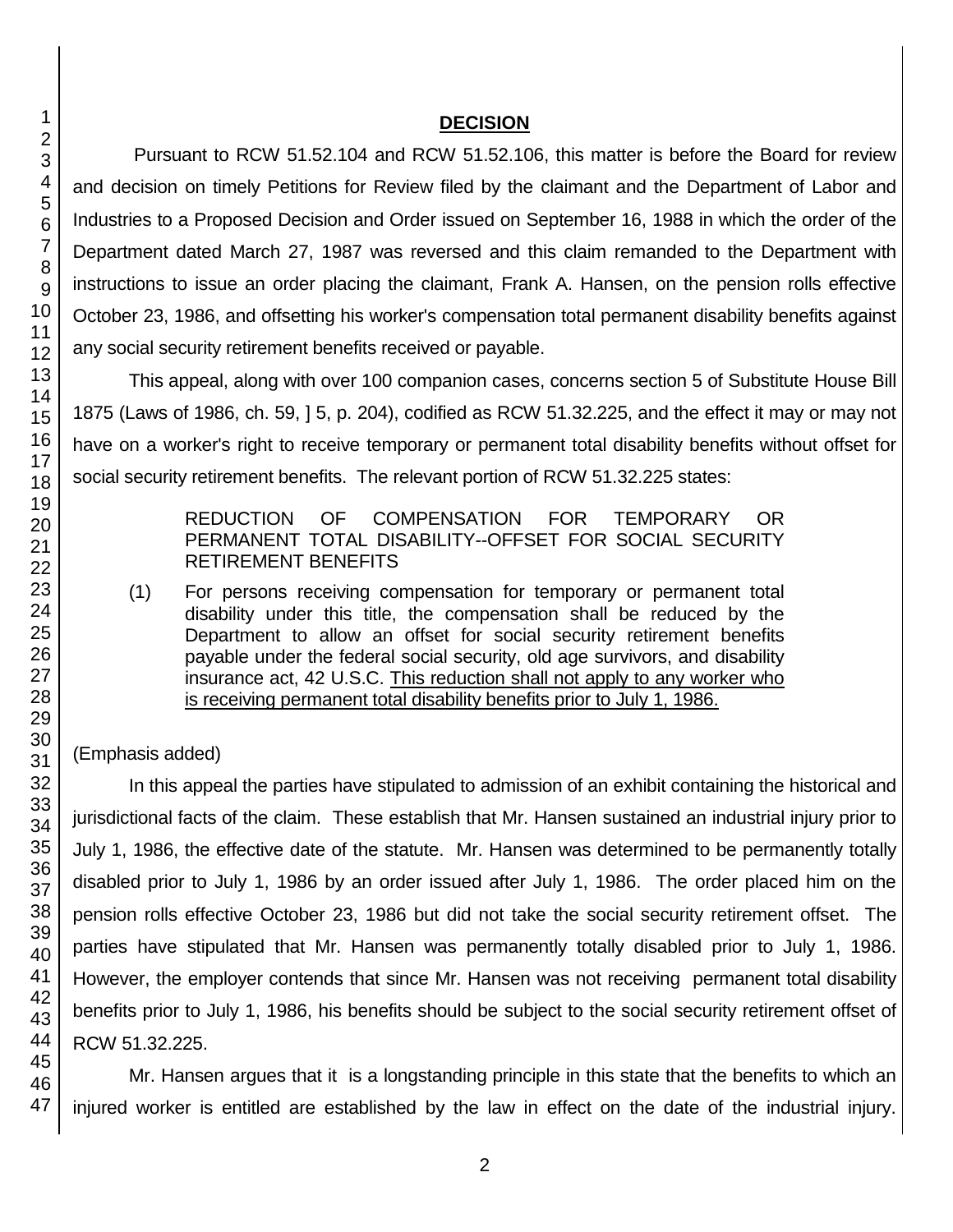Ashenbrenner v. Department of Labor and Industries, 62 Wn.2d 22 (1963). Since he was injured prior to July 1, 1986 (the effective date of the statute) he contends that the social security retirement offset of RCW 51.32.225 is not applicable to his claim. However, the more accurate description of the holding in Ashenbrenner is that a statute will not be held to apply retrospectively in the absence of language clearly indicating such a legislative intent. The "Ashenbrenner rule", that the law in effect on the date of injury will control the rights of the worker, is simply a presumption which the courts will apply in the absence of legislative intent to the contrary.

While Ashenbrenner is case authority that the date of injury ordinarily determines the level of benefits payable to the worker, it also stands for the proposition that the Legislature is presumed to be familiar with the rules, prior legislation, and prior court decisions pertaining both to the prospective and to the retrospective effect of legislation. Ashenbrenner, at 27. The Legislature is therefore presumed to have known that unless it included special language, the social security retirement offset would apply only to those individuals who were injured after the effective date of the statute. By including the last sentence of RCW 51.32.225(1) -- which we will refer to as the retirement offset exemption -- the Legislature has expressed the intention that the social security retirement offset will apply to persons not "receiving permanent total disability benefits prior to July 1, 1986." That language, quite obviously, would include persons injured prior to July 1, 1986. Because the language of RCW 51.32.225 contemplates retrospective application, the **Ashenbrenner** presumption does not apply. The statute clearly applies to the claims of persons injured before its effective date.<sup>1</sup>

The real issues presented in this case are: (1) what does it mean to be "receiving" permanent total disability benefits prior to July 1, 1986?; (2) does the Legislature's attempt to reduce the temporary and permanent total disability benefits of a worker injured prior to the effective date of the statute involve a deprivation of some vested right?; (3) does the legislation entail some unconstitutional impairment of contract?; and (4) does the legislation involve a denial of equal protection? Issues 2, 3, and 4 pertain to the question of the constitutionality of RCW 51.32.225. It is long settled that the Board does not have the authority to declare an act of the Legislature unconstitutional. See Bare v. Gorton, 84 Wn.2d 380 (1974). We will therefore assume that RCW

l

 The statute is retrospective only in the sense that it applies to persons injured before its effective date. However, it is prospective in the sense that it does not purport to allow the Department to apply the social security retirement offset against benefits due for periods prior to July 1, 1986.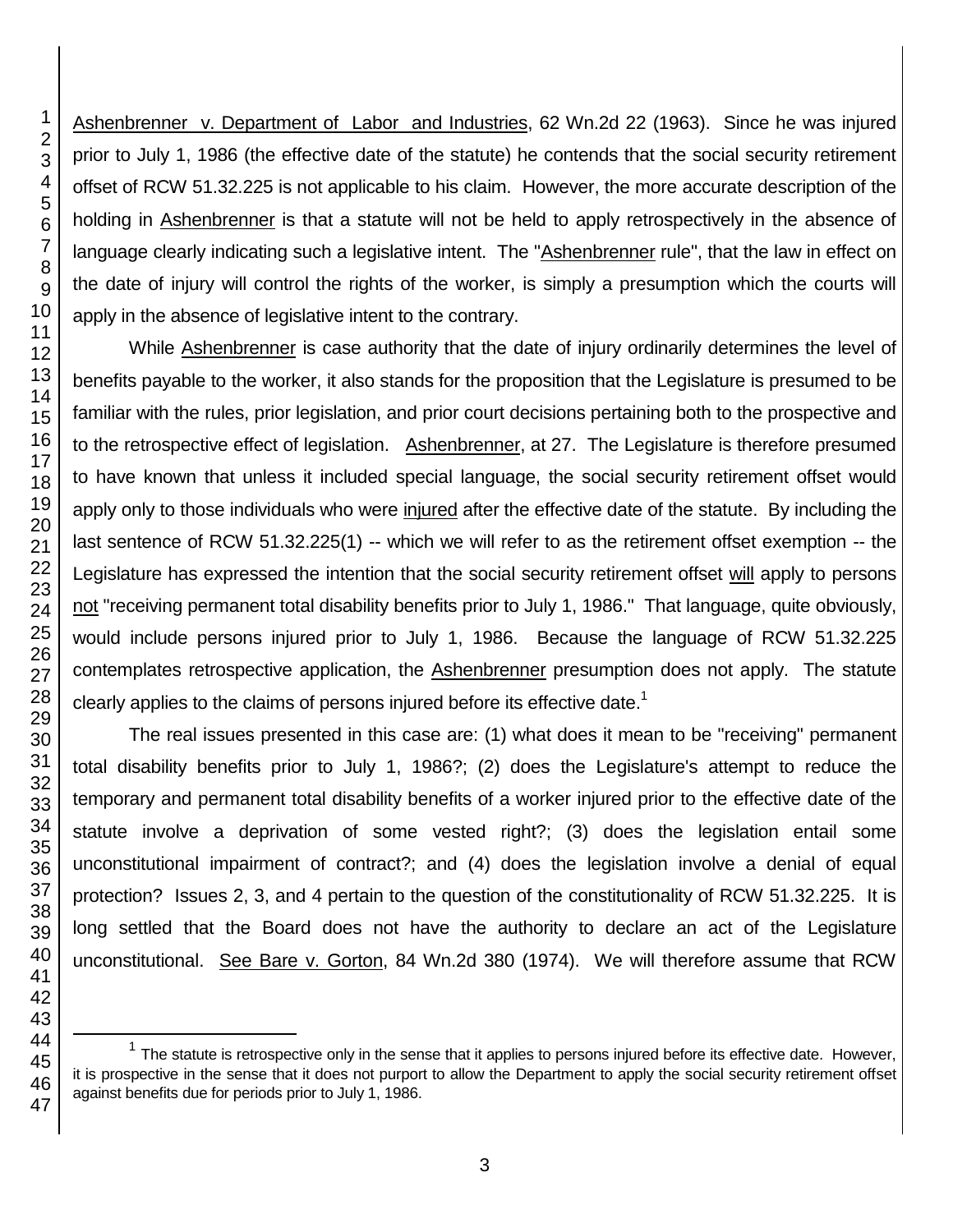51.32.225 is constitutional and not decide those issues. The issue which we will address concerns the meaning of the language "receiving permanent total disability benefits prior to July 1, 1986."

We must remain mindful that in construing RCW 51.32.225 our objective is to ascertain and give effect to the Legislature's intent. In re Eaton, 110 Wn.2d 892, 898 (1988). However, if the statute is not ambiguous, the meaning of the statute must be derived solely from the language of the statute itself. Id. Where the language of the statute is clear, its plain meaning must be given effect without resort to rules of statutory construction. Murphy v. Department of Licensing, 28 Wn. App. 620 (1981).

From our reading of the statute the meaning of the phrase "receiving permanent total disability benefits prior to July 1, 1986" is clear and unambiguous. To determine who is exempt from the social security retirement offset we believe the Department need look no further than the list of persons on the permanent total disability pension rolls on June 30, 1986. On that date the Department knew or, could have determined readily, which workers were exempt from the new offset. Persons not actually receiving permanent total disability benefits on that date are subject to the retirement offset.

We believe our interpretation is consistent with the plain meaning of the word "receiving." The applicable dictionary definition of "receive" is "to come into possession of: ACQUIRE." Webster's Third New International Dictionary 1894 (1986). Clearly, a worker who was not placed on the pension rolls until after July 1, 1986 had not "come into possession of" permanent total disability benefits prior to that date. This would be true even if his or her initial award included payment of permanent total disability benefits retroactive to a date prior to July 1, 1986.

Mr. Hansen and the Department contend that since Mr. Hansen was determined to be permanently and totally disabled "on or prior to June 30, 1986" he falls within the social security retirement offset exemption. This interpretation of RCW 51.32.225 is certainly not one which we feel is supported by the plain language of the statute. Had the Legislature intended such a construction, it could have easily included language to exempt from the retirement offset those workers receiving, or subsequently determined eligible to receive, permanent total disability benefits beginning on or prior to June 30, 1986. Yet such language was not included in the statute. From this we conclude that the Legislature intended precisely the result created by the language it used.

In light of the clear language of the statute, we feel it is unnecessary, and perhaps inappropriate, to resort to a review of legislative history in order to determine what was intended by the Legislature. In any event, there is nothing in the legislative history of RCW 51.32.225 which suggests that the Legislature intended any meaning other than that which we have discerned from the plain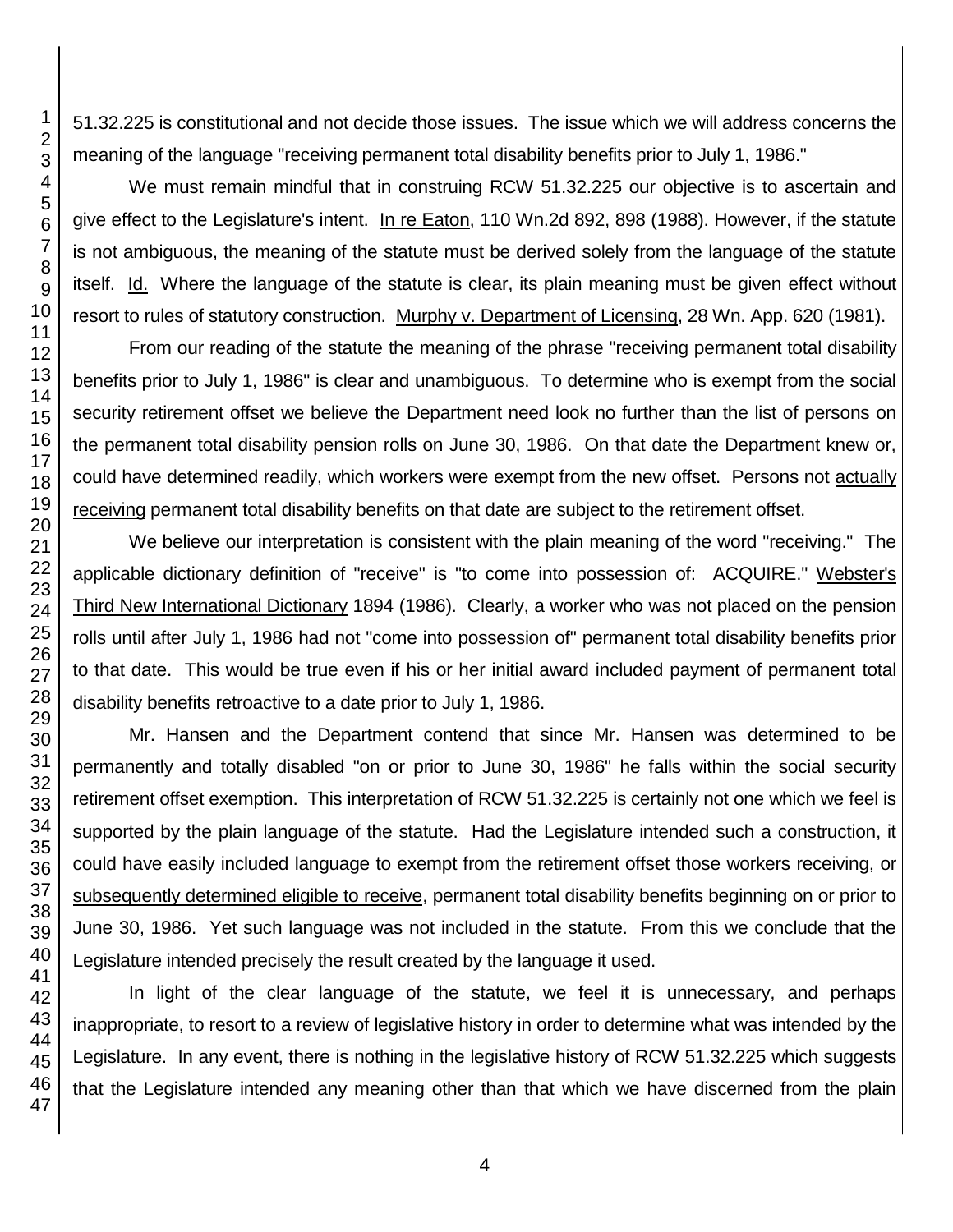language of the statute itself.<sup>2</sup> However, if resort is made to the rules of statutory construction, one such rule is to look to similar legislation on a related subject. See Sayan v. United Services Automobile Association, 43 Wn. App. 148, 154 (1986).

Prior legislation regarding the social security disability offset involved the 1982 amendment to RCW 51.32.220(1). Laws of 1982, ch. 63, § 19. The 1982 amendment raised the age limit for the disability offset from age 62 to age 65. The Legislature further provided that the change in the law "shall apply with respect to workers whose effective entitlement to total disability compensation begins after January 1, 1983." RCW 51.32.220(7). Thus a person placed on the pension rolls after January 1, 1983, but effective a date prior to January 1, 1983, would be exempt from the expanded disability offset.

If the Legislature had intended the social security retirement offset exemption to be similarly applied to workers who, although permanently and totally disabled prior to July 1, 1986, were not placed on the pension rolls until after July 1, 1986, it could have used the "effective entitlement" language used in RCW 51.32.220(7). The use of certain language in one instance, and different language in another, connotes a difference in legislative intent. United Parcel Service v. Department of Revenue, 102 Wn.2d 355, 362 (1984). Since it did not use the "effective entitlement" language in RCW 51.32.225(1), we must conclude that the Legislature intended that workers would be subject to the retirement offset if they were not, in fact, receiving permanent total disability compensation prior to July 1, 1986.

It has been argued that because the Department of Labor and Industries' policy differs from our reading of RCW 51.32.225, we should defer to the Department's interpretation.<sup>3</sup> The Department's

 $3$  The Department policy was not made part of the record in this appeal. It is referenced as an attachment to the claimant's Memorandum of Authorities dated February 5, 1988, but it is not so attached. In this case, however, the Department policy is evidenced by the fact it was obviously applied in this case.

l

 $2$  We note that after the Substitute House Bill was read the second time in the House on February 12, 1986 Representative McMullen asked the following question: "Representative Wang: I'm concerned that we are changing the rules in midstream on certain people. Section 5 is dealing with retired people. Is it the intent of this legislation that it would only apply to the people who apply to reopen their claims after the effective date of this act and not before?" Mr. Wang responded: "Yes, Representative McMullen, that is correct." Our review of the bill, the House Bill Report and House Bill Analysis leads us to conclude that in his question Mr. McMullen intended to reference the new sub-section, 17 of Section 1, rather than Section 5 of SHB 1875. Under sub-section 17, of Section if the Supervisor of Industrial Insurance determines that the worker is voluntarily retired and no longer attached to the work force, benefits should not be paid under Section 1. It applies "in the case of new or reopened claims." In contrast, the House Bill Report and the House Bill Analysis specifically suggest that the social security retirement offset "will not apply to workers who are receiving pensions prior to the effective date of the act." There is nothing in the House Bill Report, the House Bill Analysis, or in the language of the bill itself which would indicate any intent that the social security retirement offset would only apply to "the people who apply to reopen their claims after the effective date of this act."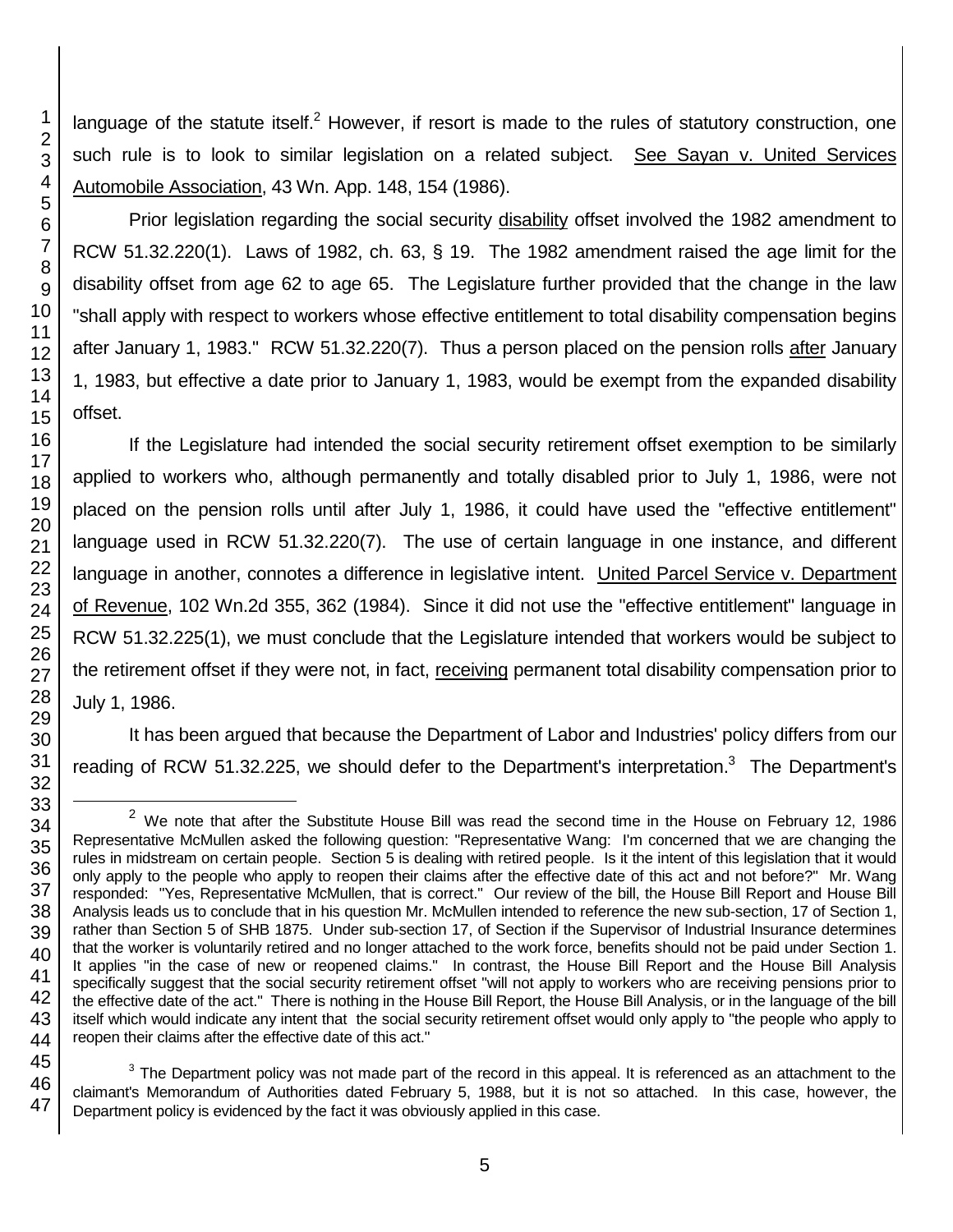policy is that the social security retirement offset will not be applied if it is determined that the worker's condition was fixed, and that permanent and total disability existed on or prior to June 30, 1986, and if orders paying temporary total disability benefits for periods subsequent to that date have not become final and binding at the time of the pension determination. However, the rule of construction suggesting that we defer to administrative interpretation only comes into play if it is determined that a statute is ambiguous. Lee v. Jacobs, 81 Wn.2d 937, 940 (1973). We do not believe the statute is ambiguous. Furthermore, the fact the Department and Mr. Hansen may argue for a different interpretation does not make the statute ambiguous. Armstrong v. Safeco Insurance Co., 111 Wn.2d 784, 790 (1988). We note also that the Department has not adopted any rules, having the force and effect of law, which could be considered a binding interpretation of the statute. See Weyerhaeuser Company v. Cowlitz County, 109 Wn.2d 363, 371-372 (1987). The fact that the Department may have an informal policy which differs from the unambiguous language of the statute is, therefore, of no persuasive value in determining legislative intent.

In summary, as indicated in the Proposed Decision and Order, the Legislature has the authority to limit or terminate the rights to benefits under the Industrial Insurance Act. All rights accruing to an injured worker are statutory rights and as such they are not constitutionally protected against change or abrogation. Those rights in effect at the time of a worker's injury may be affected by legislative action at any time. Mattson v. Department of Labor and Industries, 176 Wash. 345 (1934), aff'd, 293 U.S. 151 (1934). The Legislature has clearly and definitively set July 1, 1986 as the cut- off date for the social security retirement offset exemption. Those workers who were receiving permanent total disability benefits prior to that date are exempt from the social security retirement offset. Those who were not are subject to that offset. While Mr. Hansen was, as a matter of fact, permanently and totally disabled prior to July 1, 1986, he was not receiving permanent total disability benefits prior to July 1, 1986. Thus, any benefits which Mr. Hansen receives subsequent to July 1, 1986 for temporary total disability or permanent total disability are subject to the social security retirement offset mandated by RCW 51.32.225.

After consideration of the Proposed Decision and Order and the Petitions for Review filed thereto, and a careful review of the entire record before us, we are persuaded that the Proposed Decision and Order is supported by the preponderance of the evidence and is correct as a matter of law.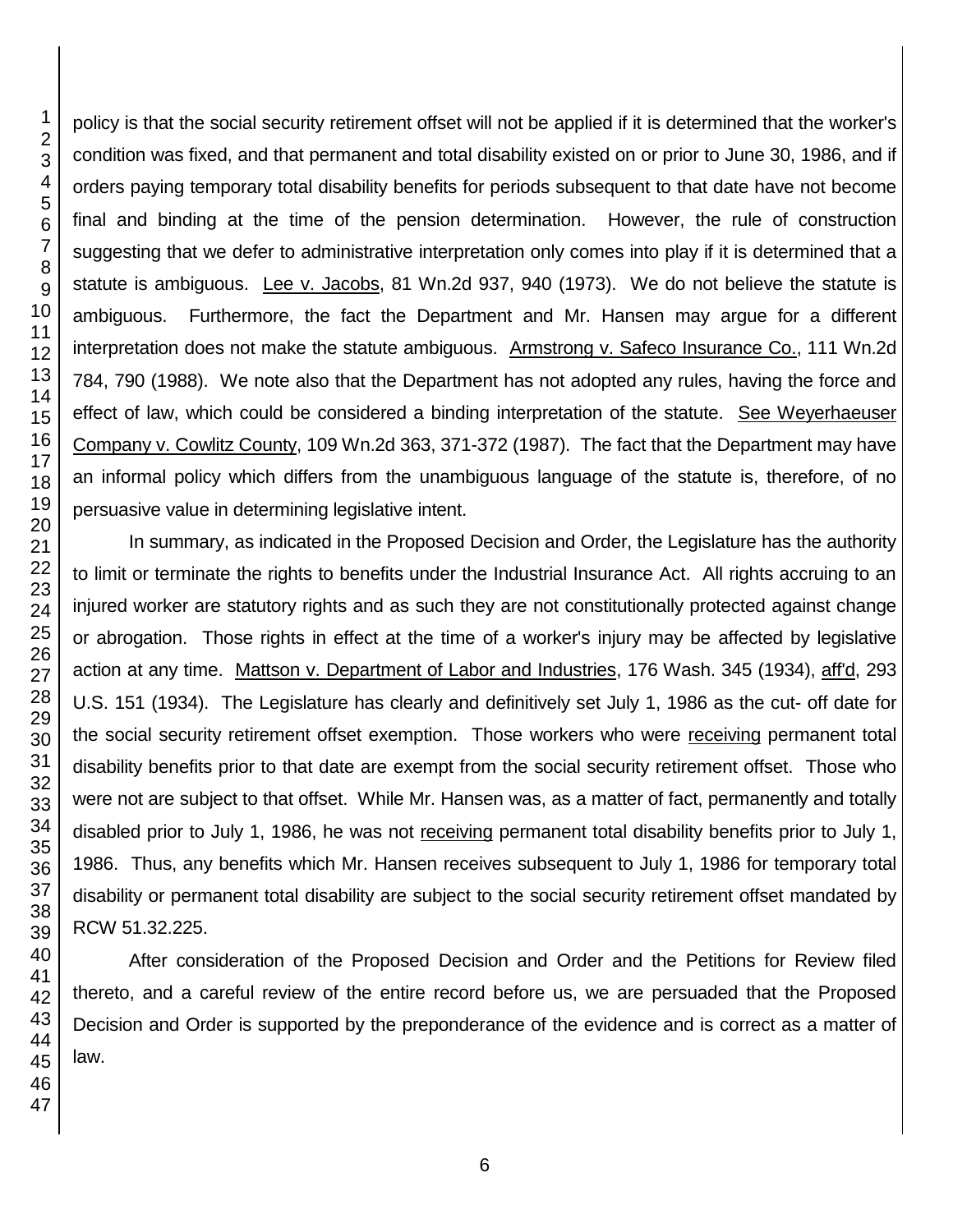Proposed Findings of Fact Nos. 1 through 7 and Conclusions of Law Nos. 1 and 2 are hereby adopted as this Board's final Findings of Fact and Conclusions of Law and are incorporated herein by this reference. In addition, the Board makes the following additional Conclusion of Law:

## **CONCLUSIONS OF LAW**

3. The order of the Department of Labor and Industries dated March 27, 1987 which adhered to the provisions of a Department order dated January 14, 1987 which determined that the claimant's condition resulting from the industrial injury had reached a fixed state and that the injury had resulted in total and permanent disability which existed on or prior to June 30, 1986 and ordered the claimant be placed on the pension rolls effective October 23, 1986 without requiring an offset for social security retirement benefits is incorrect and must be reversed and the claim remanded to the Department with instructions to issue an order determining that claimant's condition resulting from the industrial injury had reached a fixed state and that the injury had resulted in total and permanent disability which existed on or prior to June 30, 1986 and placing the claimant, Frank A. Hansen, on the pension rolls effective October 23, 1986, and offsetting any social security retirement benefits received by the claimant against any permanent total disability benefits as required by RCW 51.32.225.

It is so ORDERED.

Dated this 1st day of March, 1989.

BOARD OF INDUSTRIAL INSURANCE APPEALS

/s/\_\_\_\_\_\_\_\_\_\_\_\_\_\_\_\_\_\_\_\_\_\_\_\_\_\_\_\_\_\_\_\_\_\_\_\_\_\_\_

SARA T. HARMON Chairperson

/s/  $\,$ 

PHILLIP T. BORK Member

# **DISSENT**

It is the majority's contention that the offset of social security retirement benefits contained in RCW 51.32.225 should apply to persons who were permanently and totally disabled prior to the effective date of the statute, but not placed on the pension rolls until a date subsequent to the effective date of the statute. While the wording in the statute may at first glance appear clear, the Department policies to which the statute relates must be considered.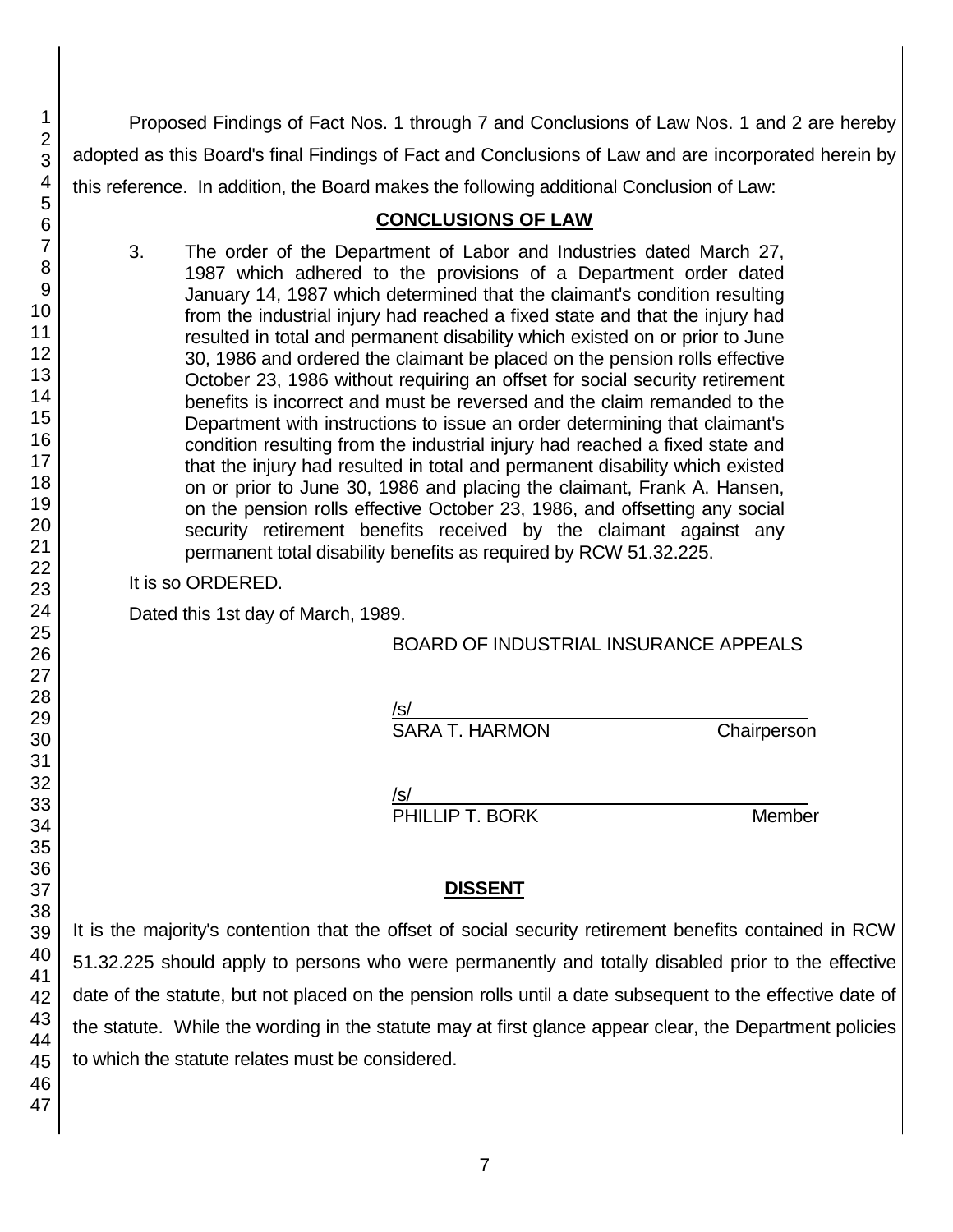It is not unusual for the Department of Labor and Industries to make a decision which necessitates pre-dating the effective date of pension benefits to a date sometime prior to the order awarding the pension. In a case involving a self-insured employer, for example, the employer handles the bulk of the administration regarding the claim. As a result, the self-insured employer is provided the specific information regarding the claim and the Department of Labor and Industries does not immediately have the full documentation it needs in order to make a just and equitable decision as to the worker's entitlement to permanent and total disability benefits.

Whether under a self-insured claim or a state fund claim, it is impossible for the Department of Labor and Industries to make an instantaneous decision regarding whether an individual is totally and permanently disabled as of a date certain. There must be, as a matter of course, time spent investigating the claim. While a few month's delay is to be expected when dealing with an administrative agency, procedures have been established in order to place an individual on the pension rolls retroactively so as not to penalize the worker for the Department of Labor and Industries' own delay. In any event, whether under self-insured or state fund claims, there are cases such as this where the worker can prove through medical or vocational testimony that he or she was indeed permanently and totally disabled on or before June 30, 1986.

This retroactive procedure necessary in pension administration does not detrimentally affect Mr. Hansen unless the literal interpretation of RCW 51.32.225 is applied. The majority of this Board would have him penalized for the delay of the Department of Labor and Industries in adjudicating his entitlement to pension benefits. Applying this literal reading of the statute would allow the self- insured employer or the Department to dictate whether or not the social security offset provisions of this statute should apply to a particular worker. Certainly it is not the intent of the industrial insurance laws of the State of Washington to treat those individuals differently who were placed on the pension rolls after July 1, 1986 only because of delay in administering their claims.

The literal reading of the statute also requires different treatment of those individuals who are forced to litigate their entitlement to pension benefits from those who are originally awarded a pension without the need to litigate. In this scenario, if a worker is forced to litigate the entitlement to a pension and the litigation in any way extends beyond the July 1, 1986 effective date of RCW 51.32.225, the offset will be applied to the pension benefits even if it is found he or she should have been receiving a pension prior to July 1, 1986. On the other hand, the worker originally awarded a pension prior to July 1, 1986 and not forced to litigate, will not have the offset applied. Once again, certainly it is not the